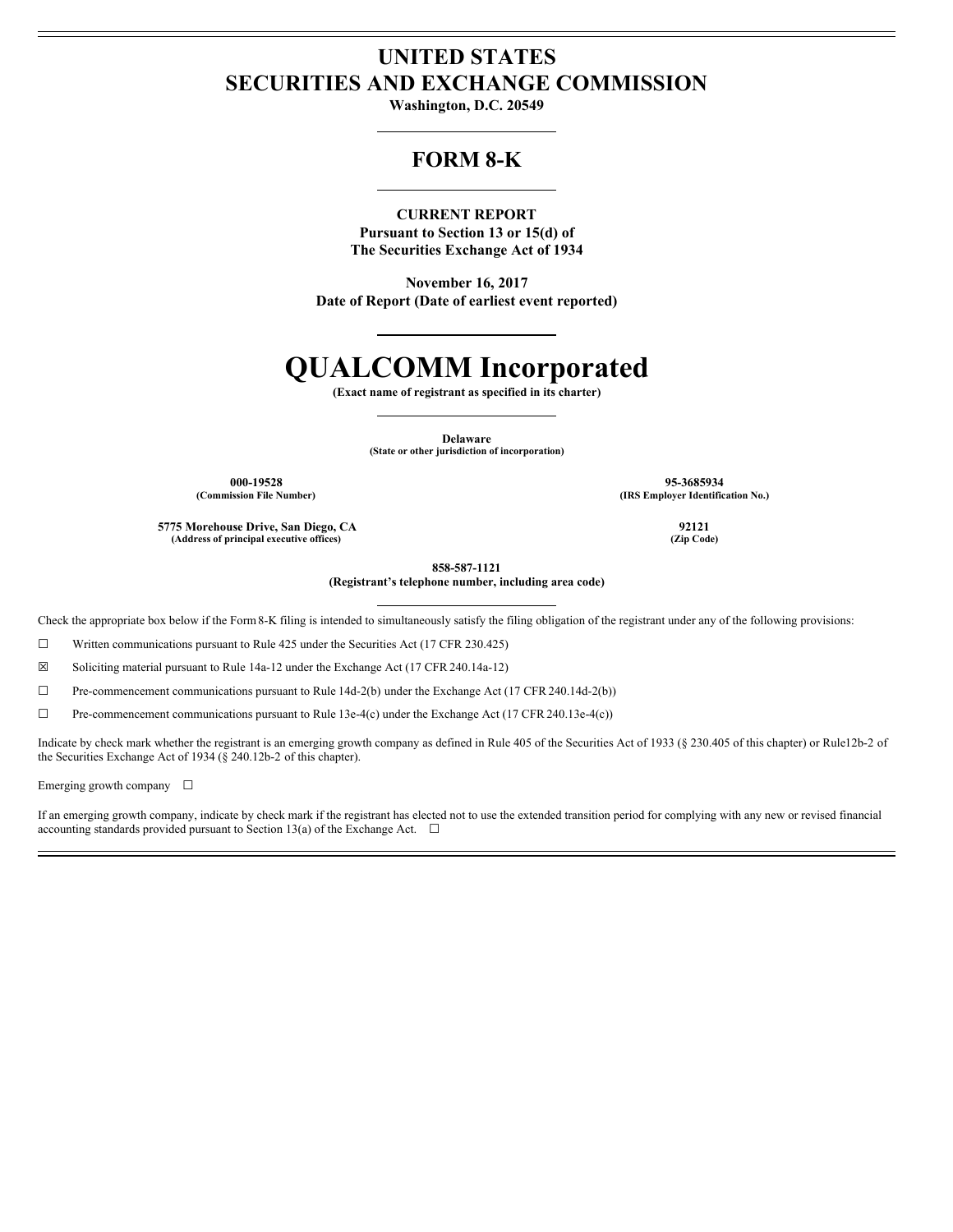#### **Item 8.01. Other Events.**

QUALCOMM Incorporated ("Qualcomm" or the "Company") has determined that the Company's 2018 Annual Meeting of Stockholders will be held on Tuesday, March 6, 2018, at a time and location to be specified in the Company's proxy statement.

#### ADDITIONAL INFORMATION

Qualcomm intends to file a proxy statement and WHITE proxy card with the U.S. Securities and Exchange Commission (the "SEC") in connection with its solicitation of proxies for its 2018 Annual Meeting of Stockholders (the "2018 Annual Meeting"). QUALCOMM STOCKHOLDERS ARE STRONGLY ENCOURAGED TO READ THE DEFINITIVE PROXY STATEMENT (AND ANY AMENDMENTS AND SUPPLEMENTS THERETO) AND ACCOMPANYING WHITE PROXY CARD WHEN THEY BECOME AVAILABLE AS THEY WILL CONTAIN IMPORTANT INFORMATION. Stockholders may obtain the proxy statement, any amendments or supplements to the proxy statement and other documents as and when filed by Qualcomm with the SEC without charge from the SEC's website at www.sec.gov.

#### CERTAIN INFORMATION REGARDING PARTICIPANTS

Qualcomm, its directors and certain of its executive officers may be deemed to be participants in connection with the solicitation of proxies from Qualcomm's stockholders in connection with the matters to be considered at the 2018 Annual Meeting. Information regarding the ownership of Qualcomm's directors and executive officers in Qualcomm stock is included in their SEC filings on Forms 3, 4, and 5, which can be found through the SEC's website at www.sec.gov. Information can also be found in Qualcomm's other SEC filings. More detailed and updated information regarding the identity of potential participants, and their direct or indirect interests, by security holdings or otherwise, will be set forth in the proxy statement and other materials to be filed with the SEC. These documents can be obtained free of charge from the sources indicated above.

#### CAUTIONARY NOTE REGARDING FORWARD-LOOKING STATEMENTS

Any statements contained in this document that are not historical facts are forward-looking statements as defined in the U.S. Private Securities Litigation Reform Act of 1995. Words such as "anticipate," "believe," "estimate," "expect," "forecast," "intend," "may," "plan," "project," "predict," "should," "will" and similar expressions are intended to identify such forward-looking statements. These statements are based on Qualcomm's current expectations or beliefs, and are subject to uncertainty and changes in circumstances. Actual results may differ materially from those expressed or implied by the statements herein due to changes in economic, business, competitive, technological, strategic and/or regulatory factors, and other factors affecting the operations of Qualcomm. More detailed information about these factors may be found in Qualcomm's filings with the SEC, including those discussed in Qualcomm's most recent Annual Report on Form 10-K and in any subsequent periodic reports on Form 10-Q and Form 8-K, each of which is on file with the SEC and available at the SEC's website at www.sec.gov. SEC filings for Qualcomm are also available in the Investor Relations section of Qualcomm's website at www.qualcomm.com. Qualcomm is not obligated to update these forward-looking statements to reflect events or circumstances after the date of this document. Readers are cautioned not to place undue reliance on these forward-looking statements, which speak only as of their dates.